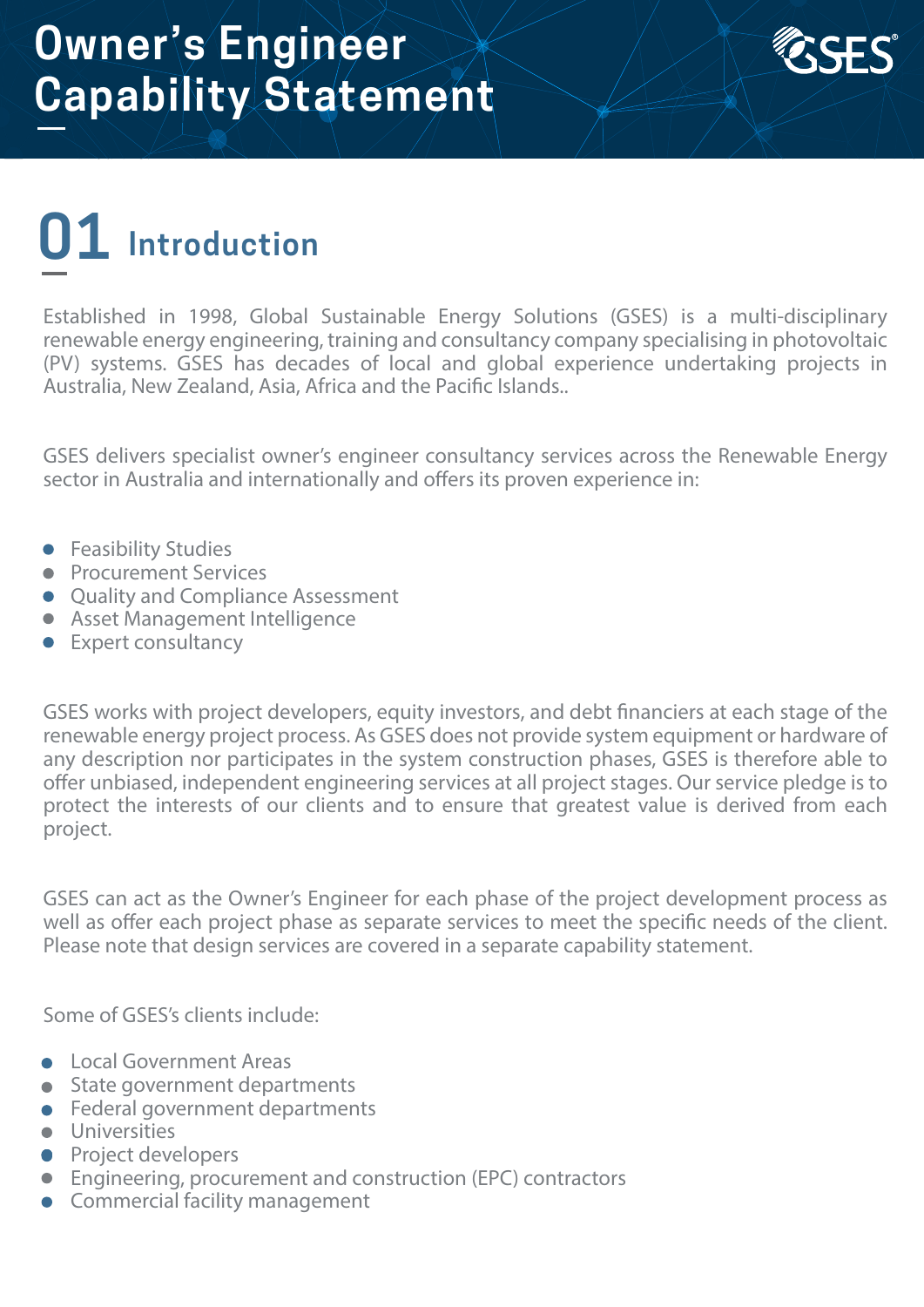

*Figure 1: The range of service which GSES can provide throughout the project development process.*

# **02 Feasibilty Studies**

GSES will identify, consult with and analyse requirements required by all relevant authorities. GSES will liaise with all project stakeholders to identify required project outcomes. Through this process, GSES is able to make the best project recommendations for its clients.

A typical feasibility study will include a desktop assessment as well as a site inspection. The initial desktop survey will consider at minimum site orientation, site access, installation access (such as access to roofs or the array field and switchboards), and solar access considerations (e.g. shading or other obstructions) and relevant tariff structure as the first stage of the decision-making process.

During the site inspection, an interview with the occupant or owner is carried out to check project assumptions and confirm objectives. The site is examined for any constraints not identified in the desktop study.

The feasibility study report will include, at minimum:

- Technical assessment of the suitability of site for the installation of renewable energy systems, identifying any risks and limitations to the installation
- $\bullet$  Site specific capacity optimisation and generation modelling
- $\bullet$  Walk-through energy efficiency studies (if scoped)
- Financial analysis of return on investment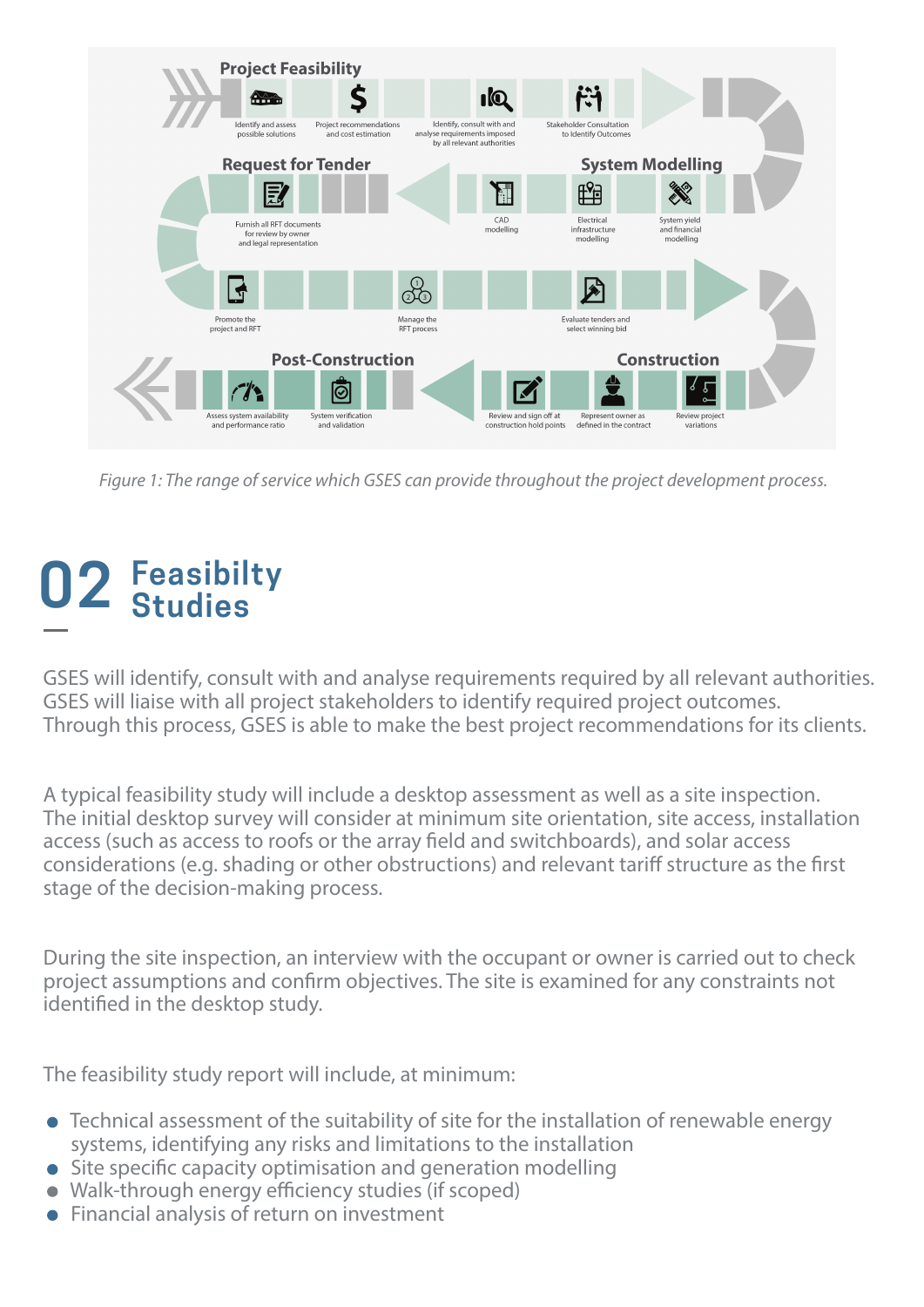### **03 Procurement Services**

Due to GSES' involvement in training, design and compliance, GSES has a good understanding of the industry and is well positioned to provide Request for Tender (RFT) document development and Tender Evaluation services for PV projects. GSES ensures that the RFT process is comprehensive, competitive and yields the best results for our clients.

#### **Tender design and technical specification development**

GSES can develop a tender design and the technical specification addendum to the RFT which identifies site specific project risks as well as client expectations.

The tender design typically contains details such as the preferred array location, exclusion areas, the preferred point of connection and all risks and opportunities present onsite, however the level of detail can vary with client input.

The technical specifications document ensures that quality products are specified and a high level of workmanship is stipulated.

The final documents ensure the responses are relevant and comparable, streamlining the selection process.

#### **Tender response evaluation services**

GSES endeavours to ensure a fair and competitive contractor selection process. Client-specific evaluation criteria and matrices are developed and used to assess the offers from each tenderer in an objective, quantitative, and transparent way. GSES uses evaluation weightings determined in coordination with the client's project requirements as well as sub-criteria where applicable such that scores are determined in a quantitative and granular way.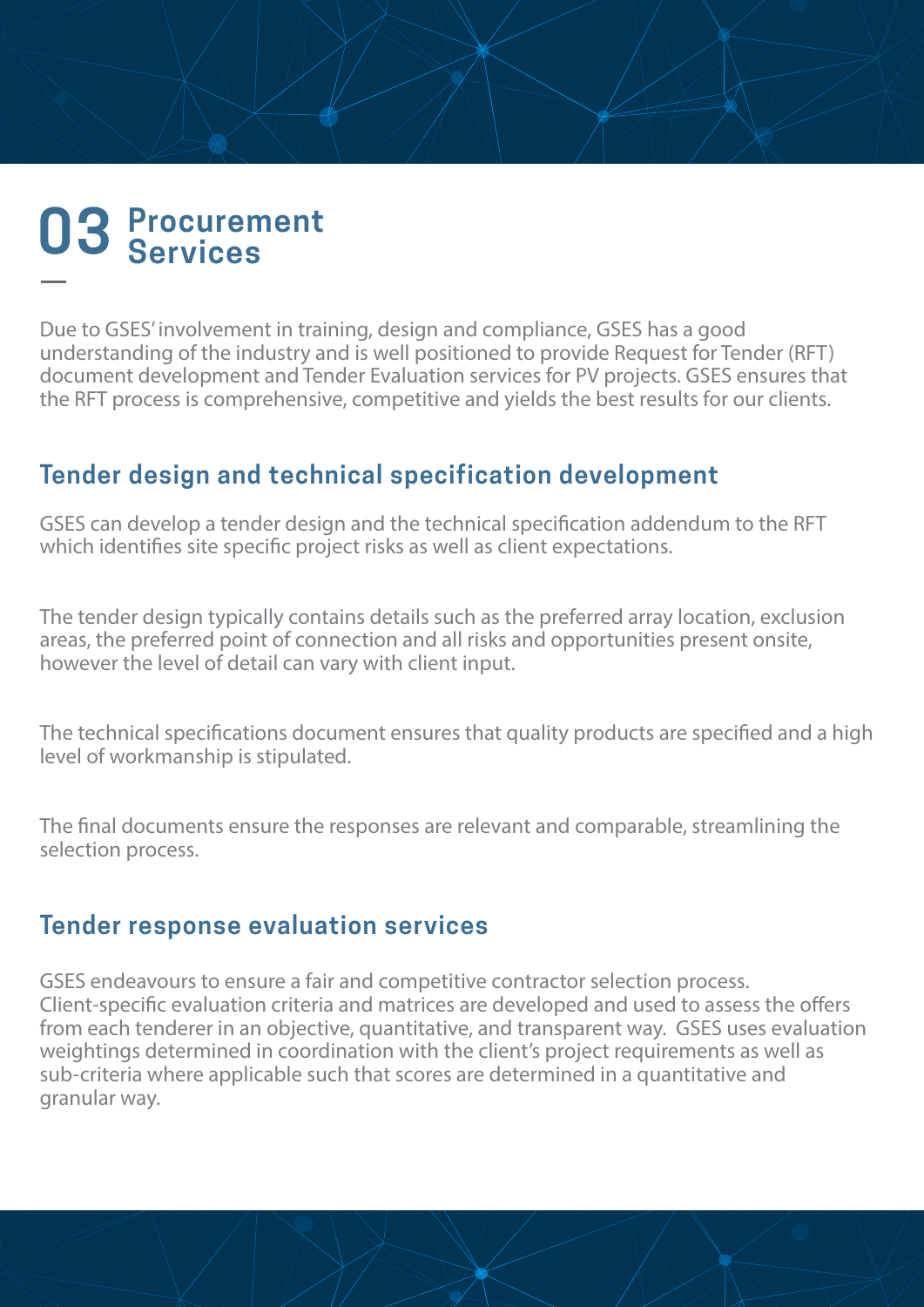# **04 Quality and Compliance Assessment**

GSES is highly experienced in design and workmanship assessment of renewable energy power systems, particularly in the field of stand-alone power systems, grid-connected PV systems and battery energy storage systems (BESS). GSES has a national network of certified inspectors which can be used to confirm compliance to international standards, Australian standards, industry quidelines and any site-specific quidelines.

For compliance and acceptance testing for stand-alone and grid-connected power systems, the assessment scope is determined in consultation with the system owner, with the minimum scope ensuring comprehensive compliance validation with applicable standards, industry guidelines and network regulations. The scope can also include any of the following options:

- System Verification against the project contract to ensure the product delivered meets the specification set out therein
- Audit of design documentation to ensure all documents meet the contract specification and the as-built system
- Infrared imaging of a statistically significant sample set of modules and module connectors and of all isolation points
- Performance assessment options as outlined in the next section.



*Figure 2: IR camera used to detect hotspots, which may be caused by product defects or poor workmanship*

GSES' inspectors can also verify warranty claims on PV modules and inverters. GSES has developed the process for warranty testing and reporting which can be tailored to meet any specific client requirements.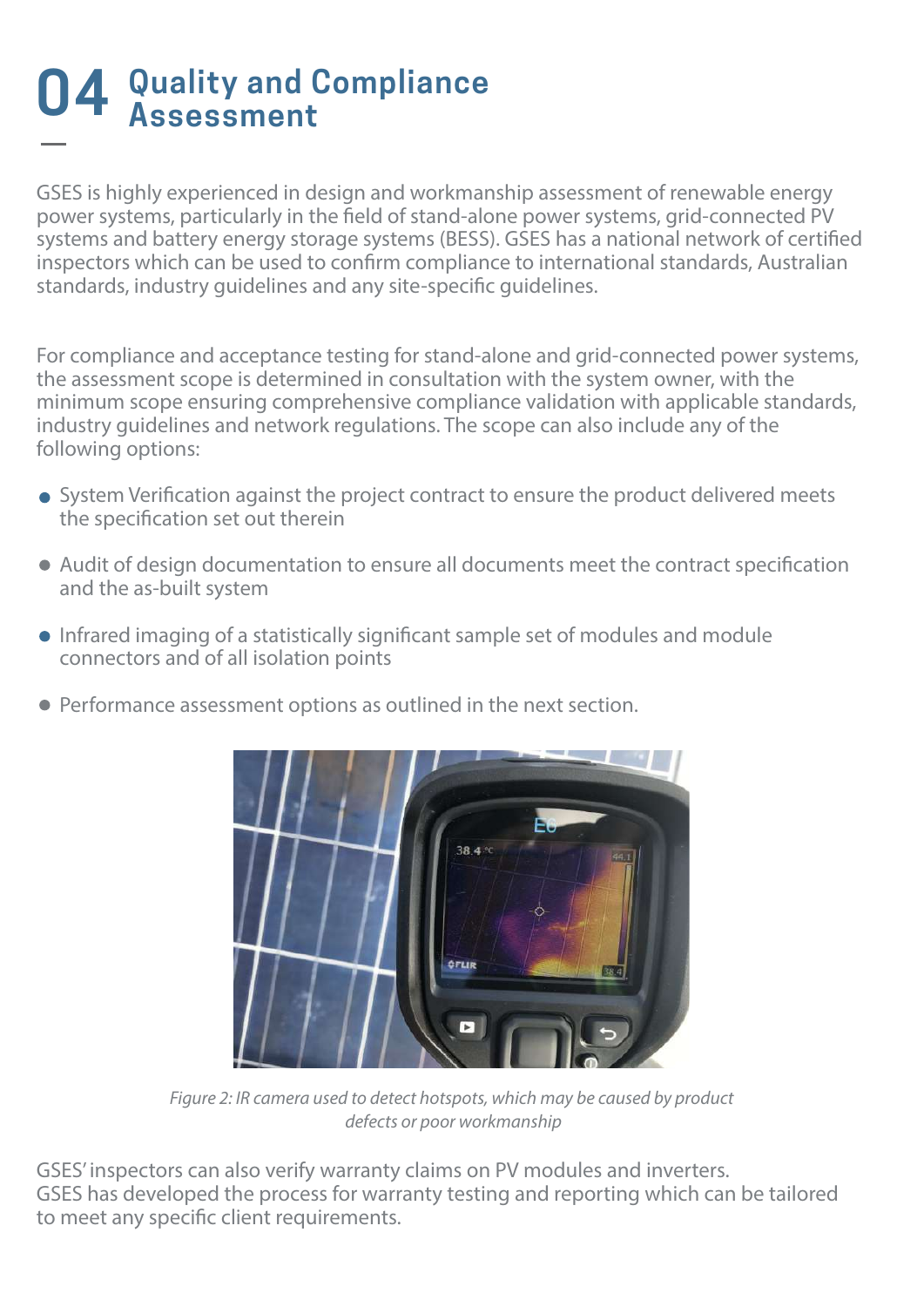#### **Performance Assessment**

GSES has in-house expertise to provide independent assessments of the performance of an installed PV system and/or battery energy storage system. The performance assessment may be used to validate system operation or to diagnose and raise issues for rectification.

The scope is determined by the system owner for their unique circumstances, which may include either a remote desktop assessment and site visit, or just the desktop assessment. A remote desktop performance may include reviewing historic generation data recorded by system monitoring against a power production estimate based on the arrangement of the array and past weather data, or evaluating a BESS's charge and discharge behaviour given the client's operation requirements.



*Figure 3: Evaluation of energy yield to identify performance issues*

Performance assessment services which require a site visit including:

- I-V curve tracing for all strings in the system
- Infrared imaging of a statistically significant sample set of modules and module connectors and of all isolation points



*Figure 4: IV Curve sweep in progress*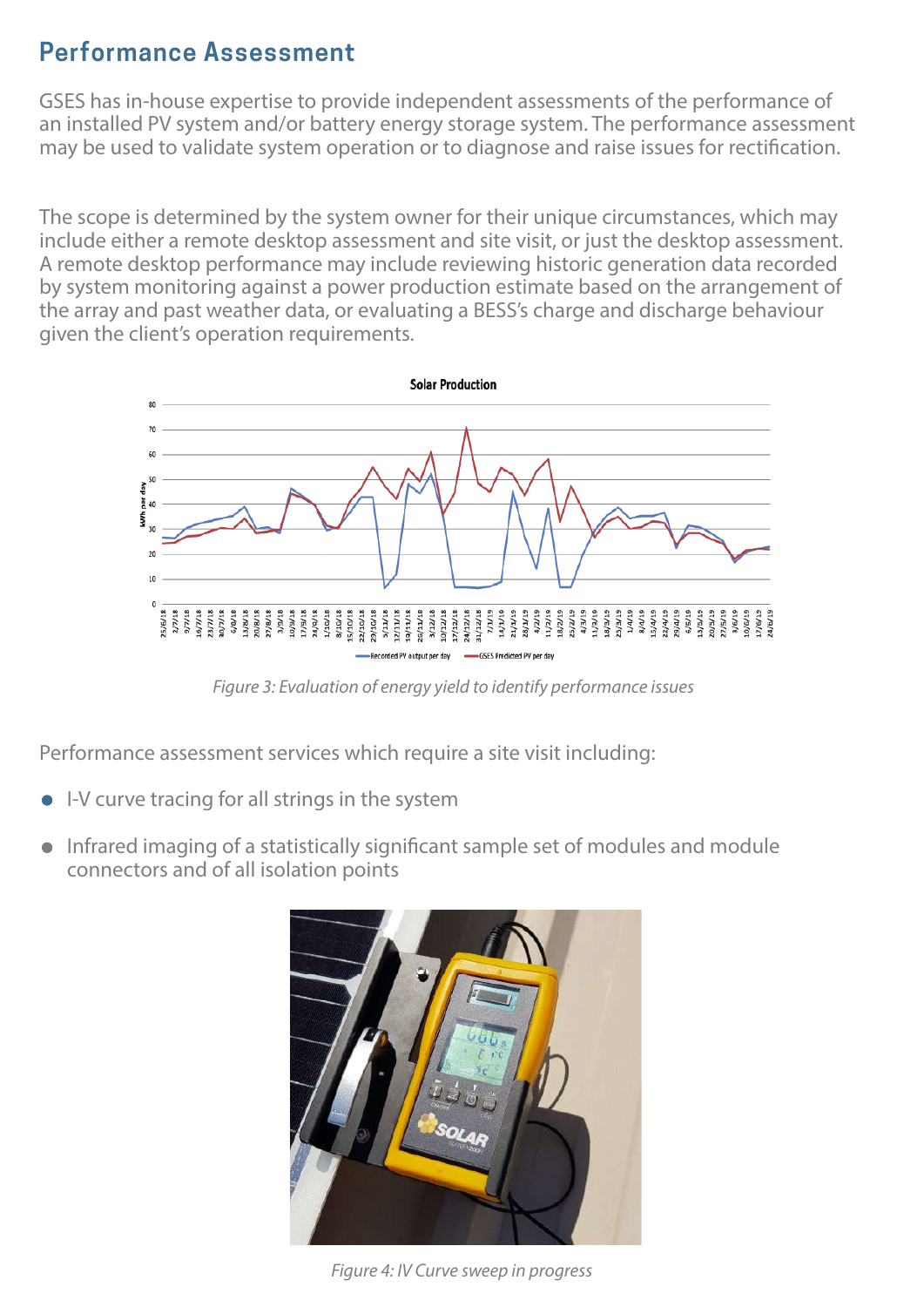# **05 Asset Management Intelligence**

GSES provides solar PV asset management services for portfolio owners looking to gain peace of mind that their PV fleet is performing as designed. The core service offered by GSES it to provide intelligence on PV assets from real-time PV data by performing automatic and ongoing PV performance health checks. If there is a loss of performance, the owner is rapidly informed about what the problem is and, most importantly, what the return on investment is to rectify the problem. This is a critical differentiator from the rest of the market, where GSES represent only the interests of the asset owner.

GSES also provide visibility on the fleet's individual PV system health via uncomplicated monthly performance reports as well as access to various performance metrics in a unique, centralised online platform covering their entire portfolio.

GSES Asset Management Intelligence service requires real-time access to inverter data via direct access to data endpoint (e.g. API or FTP access), if the owner can provide this GSES can commence monitoring the owner's fleet for no upfront cost. If this access isn't possible, GSES can offer to install an inverter-agnostic monitoring hardware for an installation fee. The ongoing monitoring service then comes with a low subscription fee which varies with system size.

GSES is currently rolling out the Asset Management Intelligence service for no subscription fee for a limited time only.



*Figure 5: Asset Management Intelligence Flowchart*